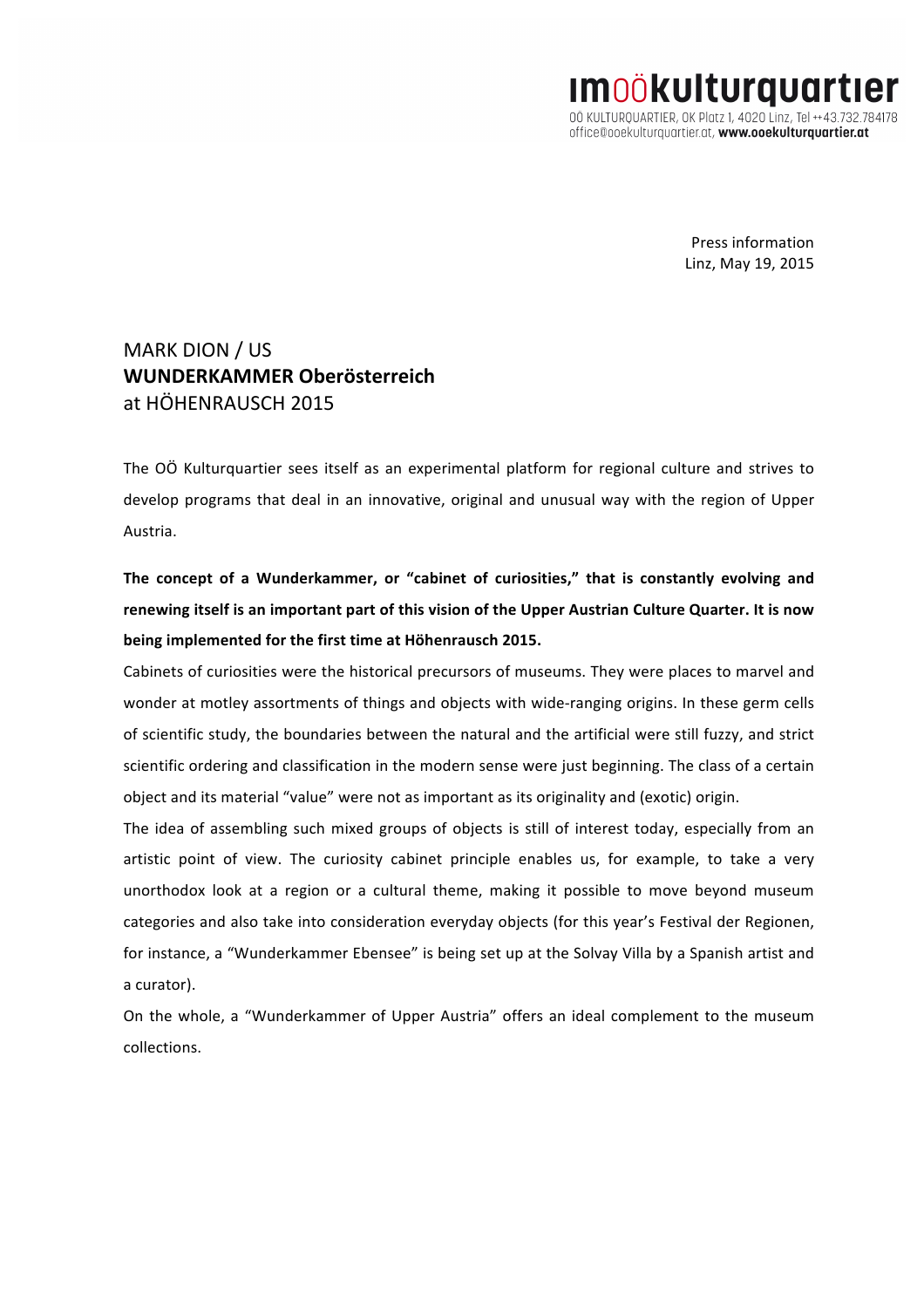The acclaimed US artist Mark Dion, a true master of collecting and archiving, has agreed to produce the first major Wunderkammer exhibition for Upper Austria, in the context of **Höhenrausch 2015.**

Dion has been a passionate collector for more than twenty years. In his installations, which often recall natural science exhibits, he likes to investigate the tensions between nature, humanity and science, ironically challenging scientific museum classifications and our attempts to grasp the complexity of nature. In his opinion, the taxonomic systems with which we try to make natural processes comprehensible say more about our social and political ideologies than about nature itself. His real concern is therefore not so much scientific as ecological and political.

To fit in with the theme of Höhenrausch 2015, Mark Dion is installing a fantastical "Air World": along with a walk-in aviary with zebra finches, he has assembled some 350 objects from Upper Austrian museums, private collections, antique shops, flea markets and second-hand shops.

65% of the museum objects come from the Oberösterreichisches Landesmuseen (Upper Austrian Regional Museums), an important Höhenrausch cooperation partner. The Kremsmünster Abbey has provided its own original curiosity cabinets (built in 1780) for the exhibit.

#### **MARK DION**

#### **Air World**, 2015

Mark Dion creates artworks dealing with the organizational systems behind the human penchant for collecting, fascinated by the magical collections that were later replaced with the more scientific approach taken by the museum. He draws on scientific and archeological methods and processes for the realization of his projects: collecting, archiving, classifying and comparing, but also ensuring a direct experience of the objects he presents. The unusual compilation of artefacts and specimens attests to the centuries-old human fascination with flying and how it has lent wings to our spirit of invention.

The objects are diverse, taken from areas such as archeology, military and technological applications, folklore, fine and applied arts, biology, and numismatics, but also from graphic art collections, schools, and libraries. Among the highlights are a celestial globe created by the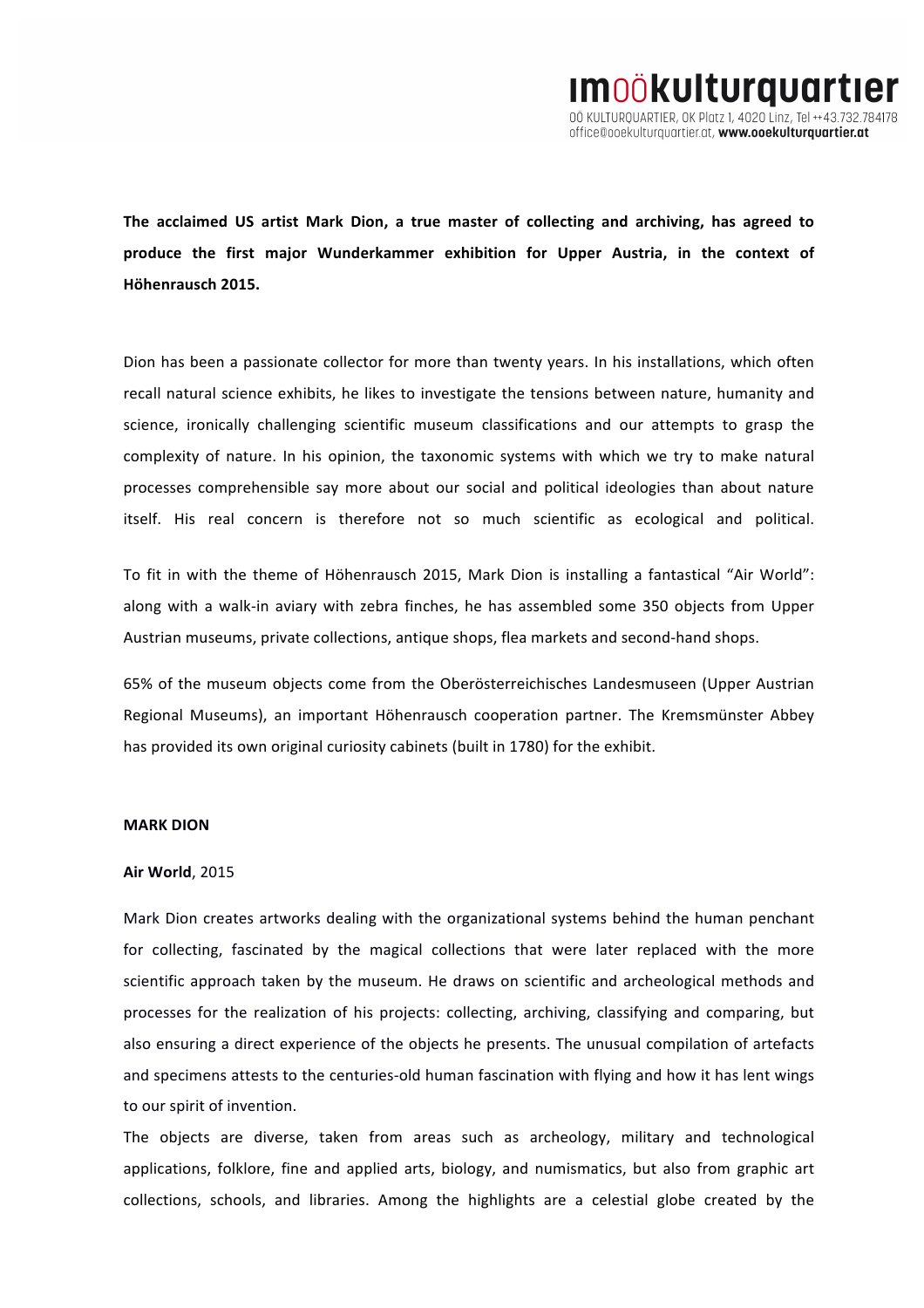prominent astronomer Johann Gabriel Doppelmayr in 1790, from the Abbey of St. Florian, an iron meteorite from Portugal from the OÖ Landesmuseen, and a horizontal sundial produced by Franz Ressl (1759) from the Hohenfurth/ Vyssi Brod Monastery.

Lenders: OÖ Landesmuseen, Lentos and Nordico, Ars Electronica Center, OÖ Kunstsammlung/ Artothek, Linz Airport, BRG Fadingerstraße, Helikopter Air Transport GMHB, Fa. HB Flugtechnik Haid, Moviemento /City Kino, Fritz Lüftinger (bird carver), Kunstsammlungen Stift Kremsmünster, Sternwarte Stift Kremsmünster, Stadtmuseum Peuerbach, Kloster Vyssi Brod, Stift St. Florian.

## Library for the Birds of Linz, 2015

[Bibliothek für die Vögel von Linz]

In an aviary, Mark Dion has set up not only a library for birds, but also a walk-in installation focusing on the relationship between human and animal. The birds and the visitors are urged here to acquire knowledge needed to meet the challenges of their shared lives.

In his decades-long artistic engagement, Dion has always taken a critical approach to how we deal with nature. Driven by a thirst for knowledge and a spirit of discovery, people love to explore, measure and collect natural phenomena. At the same time, however, we exploit animals and our common habitat for our own ends. In addition to ornithological and natural history books, Dion has made available to the 20 or so zebra finches and Java sparrows in an oversized circular aviary a library of "useful" information (such as travel guides and literature about cats and the pollution of the oceans). Literature tips are joined here by tongue-in-cheek warnings about the sometimes "dangerous" equipment deployed by humans, such as weapons and traps. Dion thus ironically suggests a shift in perspective, which becomes all the more evident when the visitor enters the "Bird World" of the aviary and himself becomes an exhibit.

## The Realm of the Air, 2015

### [Das Reich der Lüfte]

Silhouettes bathed in black light, which stand out as vague outlines against the dark surface of the walls, give visitors an idea of the abundance and diversity of existing (or imaginary) "flying bodies."